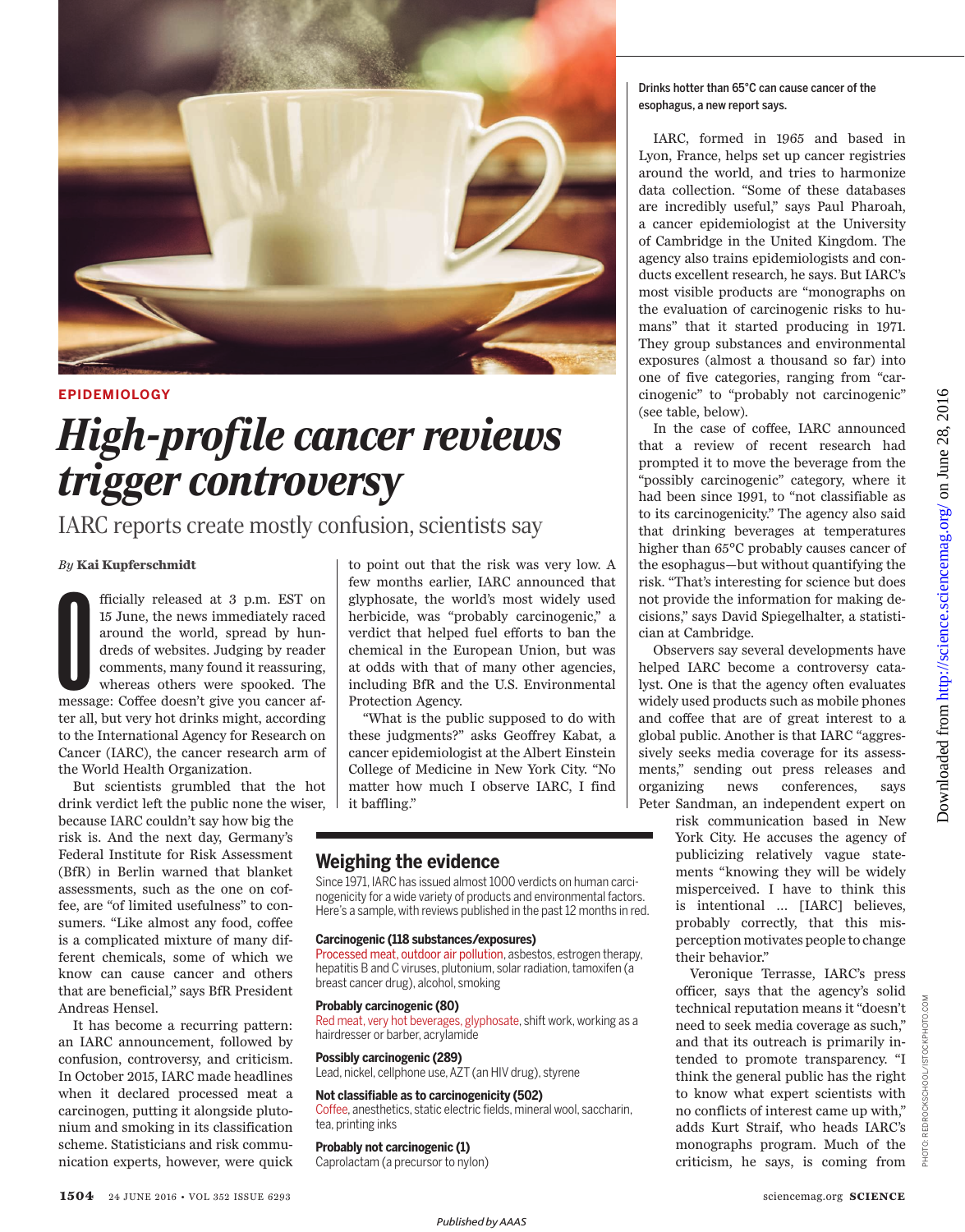"people who are directly or indirectly affiliated with stakeholders that are not happy with us," such as the pesticide and meat industries. Straif concedes, however, that it's less than ideal that IARC often announces its findings first in a relatively brief scientific summary, followed months later by the full monograph.

Further complicating IARC's communications effort is the distinction, often not appreciated by the public, between hazard and risk. An exposure is a cancer hazard if it can cause the disease under some circumstances; the risk is how likely one is to get cancer if exposed. Although IARC uses the word "risk" in monograph titles, a preamble cautions that the agency's aim is to "identify cancer hazards even when risks are very low at current exposure levels," because new uses could increase exposures.

But looking only at hazard has downsides. For one, it is very hard to prove that something will never cause cancer. Indeed, IARC has classified just one compound—caprolactam, a nylon precursor as "probably not carcinogenic." And critics note IARC has no "not carcinogenic" category. Straif says that's also because IARC reviews prioritize substances suspected of carcinogenicity.

The classification is confusing for consumers because the different categories say nothing about how dangerous a substance is—only about how sure the agency is that there is a danger. IARC places smoking and processed meat in the same category, for instance, despite smoking's vastly higher risks. "People end up worrying about the wrong things and concluding that everything causes cancer, so why bother to stop smoking?" Kabat says.

Scientifically, the focus on hazard is outdated, Hensel adds, in part because the world is full of carcinogenic substances that are harmless at low levels. IARC's Straif says there often isn't enough scientific evidence to quantify the risk. But when there is, the agency "does try to move in that direction," he says.

In the meantime, scientists are bracing for more high-impact IARC pronouncements. The agency plans to produce monographs on controversial substances such as the cooking byproduct acrylamide and the plastic component bisphenole A. Hensel, for one, fears that IARC's seemingly black and white verdicts will lead to further politicization of regulatory debates.

At least the report about very hot drinks—although perhaps not particularly helpful—didn't play into a political issue, Pharoah says. "It's hard to see a big downside," he says, "to telling people to leave their tea to cool for 5 minutes." $\blacksquare$ 

## **PUBLIC HEALTH**

# *California approves publicly funded gun research center*

University of California to run \$5 million center that could tap state's extensive database on firearm transfers

*By* **Emily Underwood**

or 2 decades, firearm advocates in Congress have blocked taxpayer-funded research into the causes and consequences of gun violence, which kills more people in the United States than in any other developed nation. Last week or 2 decades, firearm advocates in Congress have blocked taxpayerfunded research into the causes and consequences of gun violence, which kills more people in the United States than in any other developed nature bucked that trend, voting to establish the nation's first publicly funded center for studying gun violence.

The new California Firearm Violence Research Center will be run by the University

of California (UC) system. Its lean budget—\$1 million per year over the next 5 years—will likely preclude large-scale studies, but backers hope it will demonstrate the value of publicly funded gun research and perhaps help build support in Congress for a similar federal effort. The 16 June vote to create the center poses "a very stark" contrast to the continuing gridlock in Congress, says epidemiologist Garen Wintemute, who studies firearm violence at UC Davis. Last fall, he worked

with state Senator Lois Wolk (D) to develop plans for the center.

Coincidentally, the California vote came just 4 days after a gunman killed 49 people and injured 53 at a gay nightclub in Orlando, Florida, sparking renewed debate in Congress over proposals to impose new federal rules on gun purchases. Events like the Orlando massacre—one of the country's worst mass shootings—"leave us searching for answers," Wolk said in a statement. "We know that using real data and scientific methods, our best researchers can help policy makers get past the politics and find real answers to this public health crisis."

"This shows the kind of thing states can do" in the absence of federal action, says David Hemenway, a health policy researcher at Harvard University. In 1996, the National Rifle Association and other groups successfully lobbied Congress to stifle federally funded gun research. Led by then-Representative Jay Dickey (R– AR), lawmakers barred the U.S. Centers for Disease Control and Prevention from funding any activity that would "advocate or promote gun control" and eliminated a \$2.5 million pot of money for gunrelated studies.

Dickey, now retired, has since reversed his position and advocates for more gun research. But the lack of public funding means that few young scientists are drawn to the field, says

> Wintemute, who has spent more than \$1 million of his own funds to sustain his research.

> The new center will focus on interdisciplinary research "to provide the scientific evidence upon which to base sound firearm violence prevention policies and programs," according to Wolk. "You name it, we need to know about it," says Hemenway, citing the need for more information on everything from firearm training and gun thefts to their role in suicide and homicide.

<http://science.sciencemag.org/> on June 28, 2016 Oownloaded from http://science.sciencemag.org/ on June 28, Downloaded from

2016

*using real data and scientific methods, our best researchers can help policy makers get past the politics and find real answers to this public health crisis."*

*"We know that*

**Lois Wolk**, California legislator

Wintemute adds that the center could enable a small team of researchers to examine California's unique data set on statewide gun transfers and other firearmrelated activities. One pressing question, he says, is why California's annual fatalities from gun violence have dropped by roughly 20% since 2000, even as the nationwide rate has not changed. "We don't know why that is," Wintemute says. "Are we doing something right? Or are we not doing something wrong that other [states] are?"

The location of the new center is not yet "locked in," but Wintemute believes UC Davis is the most likely candidate. And he hopes the state funding will help researchers attract additional money from private donors.  $\blacksquare$